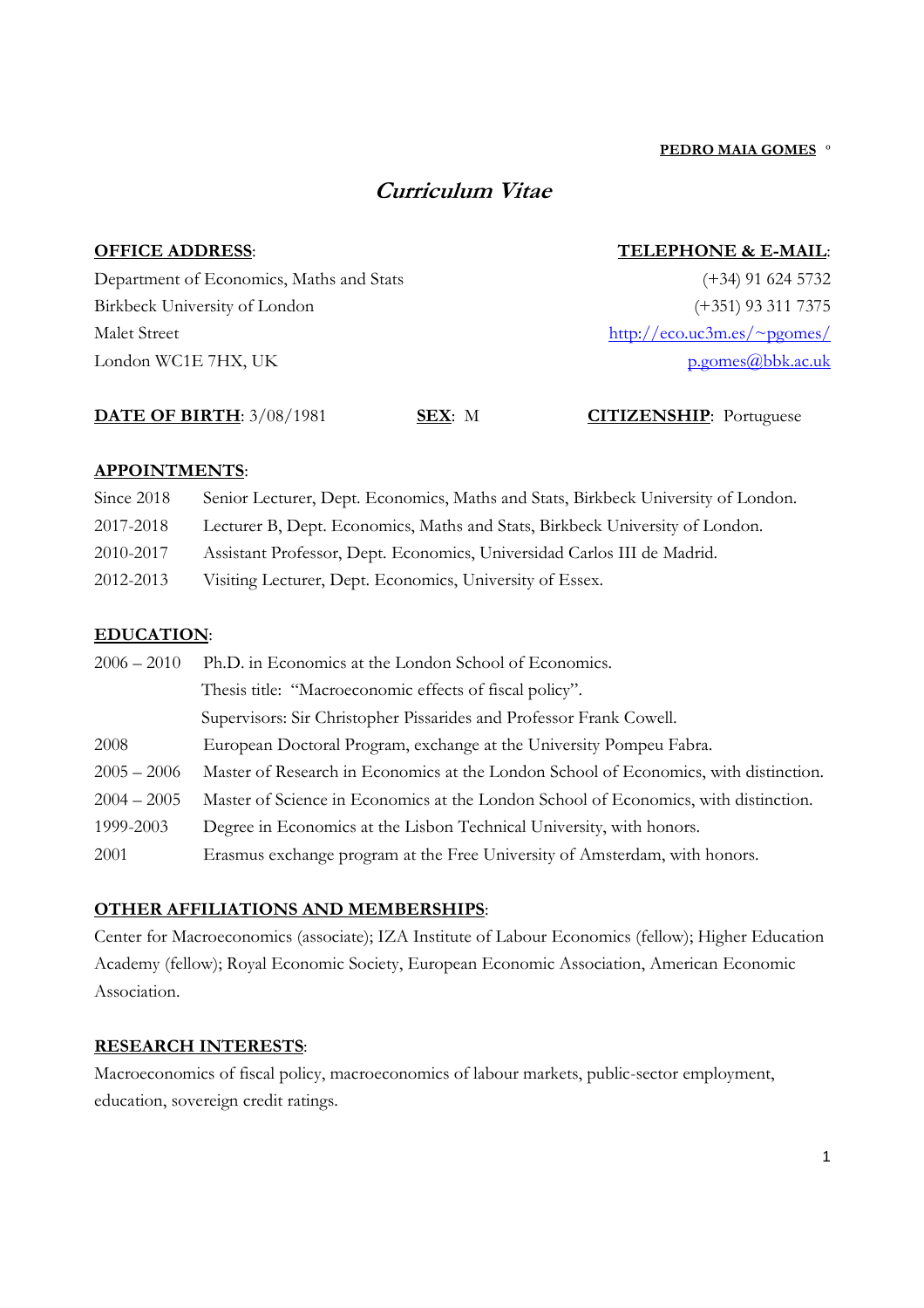# **PUBLICATIONS**:

#### *Refereed journals*

"Heterogeneity and the public sector wage policy", *International Economic Review*, forthcoming, 2018 "Human capital and the size distribution of firms", *Review of Economic Dynamics,* 26, 164-179, with Z. Kuehn, 2017 "Evaluating three decades of the European Capital of Culture programme." *Journal of Cultural Economics*, 1-17, with A. Librero-Cano, 2017 "Unobserved Heterogeneity, Exit Rates and Re-employment Wages." *Scandinavian Journal of Economics*, 119(2), 375-404, with J. Fernandez-Blanco, 2017 "In search of the determinants of international asset market comovements." *International Review of Economics and Finance*, 44, 103-117, with A. Taamouti, 2016 "Optimal public sector wages,." *The Economic Journal,* 125(587), 1425-1451, 2015, awarded the Austin Robinson Memorial Prize. "The importance of frequency when estimating labour market flows." *IZA Journal of Labour Economics,* 4:6, 2015. "Interactions between public and private wages." *Journal of Macroeconomics*, 39(PA), 97-112, with A. Afonso, 2014. "Sovereign credit ratings, market volatility, and financial gains." *Computational Statistics & Data Analysis,* 76(C), 20-33, with A. Afonso and A. Taamouti, 2014. "Sovereign credit ratings and financial markets linkages: application to European data." *Journal of International Money and Finance*, 31 (3), 606-638, with A. Afonso and D. Furceri, 2012. "Labour market flows: facts from the United Kingdom." *Labour Economics*, 19(2), 165-175, 2012. "Do fiscal imbalances deteriorate sovereign debt ratings?" *Revue Économique*, 62 (6), 1123-1134., 2011, with A. Afonso, 2011. "Short and Long-run Determinants of Sovereign Debt Ratings." *International Journal of Finance and Economics*, 16 (1), 1-15, with A. Afonso and P. Rother, 2011. "Ordered Response Models for Sovereign Debt Ratings." *Applied Economic Letters*, 16 (8), 769-773, with A. Afonso and P. Rother, 2009.

#### *Chapters in books*

"Reforming the public sector's wage policy", in *Public Sector Economics and the Need for Reforms*, P. Apostolis, (eds.), MIT press, 2016.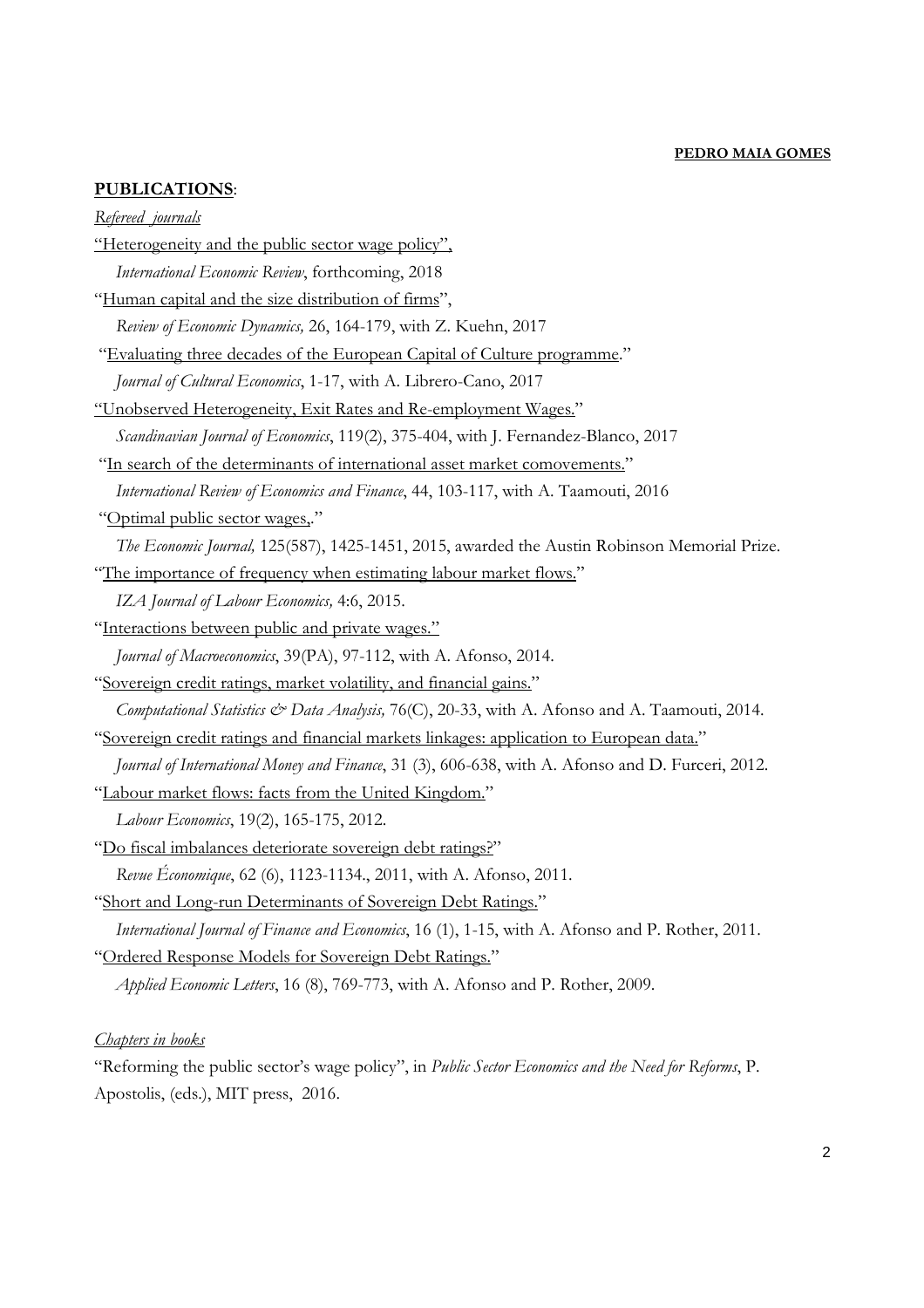"What "Hides" Behind Sovereign Debt Ratings?", in *New Developments in Financial Modelling*, J. Soares, J. Pina e M. Catalão-Lopes (eds.), with A. Afonso and P. Rother, Cambridge Scholars Publishing, ISBN 978-1847186744, 1 September 2008.

# *Working Papers*

"Technological change and the decline of public investment", with Davide Debortoli.

# R&R *Quantitative Economics*.

"Made in Europe: monetary and fiscal policy interactions with financial frictions", with H. Seoane. "Meritocracy, public-sector pay and human capital accumulation", with Andri Chassamboulli. "Labour market flows: accounting for the public sector", with I. Fontaine, I. Galvez and D. Vila.

# **OTHER RELEVANT POSITIONS HELD**:

| Visiting Fellow, European Commission.                                   |
|-------------------------------------------------------------------------|
| Tutorial Fellow, London School of Economics.                            |
| Internship at the Bank of England (Structural economic analysis)        |
| Research assistant at the Centre for Economic Performance               |
| Internship at the European Central Bank (Fiscal Policies Division)      |
| Research assistant at the European Institute                            |
| Research assistant at the Research Centre on Financial Economics (CIEF) |
|                                                                         |

# **TEACHING EXPERIENCE**:

| $2017 - 2018$ | Quantitative Techniques for Applied Economics (BSc.), Birkbeck.                 |
|---------------|---------------------------------------------------------------------------------|
| $2017 - 2018$ | Applied Statistics and Econometric (GDE), Birkbeck.                             |
| $2017 - 2018$ | Monetary Economics (MSc.), Birkbeck.                                            |
| $2017 - 2018$ | Topics in Macroeconomics (PhD.), Birkbeck.                                      |
| $2013 - 2017$ | Macroeconomics I, Universidad Carlos III.                                       |
| 2016          | Macroeconomics II (PhD), Lisbon Technical University.                           |
| $2014 - 2015$ | Macroeconomics of Fiscal Policy (PhD), Universidad Carlos III.                  |
| $2013 - 2015$ | Macroeconomics III (PhD), Universidad Carlos III.                               |
| 2013          | Simulations and estimation of DSGE models, application to Fiscal Policy, Lisbon |
|               | Technical University (Summer School).                                           |
| $2012 - 2013$ | International Finance (MSc), University of Essex.                               |
| $2012 - 2013$ | Advanced Macroeconomics (PhD), University of Essex.                             |
| $2012 - 2013$ | International Money and Finance, University of Essex.                           |
| $2011 - 2012$ | Macroeconomics of Fiscal Policy (PhD), Universidad Carlos III.                  |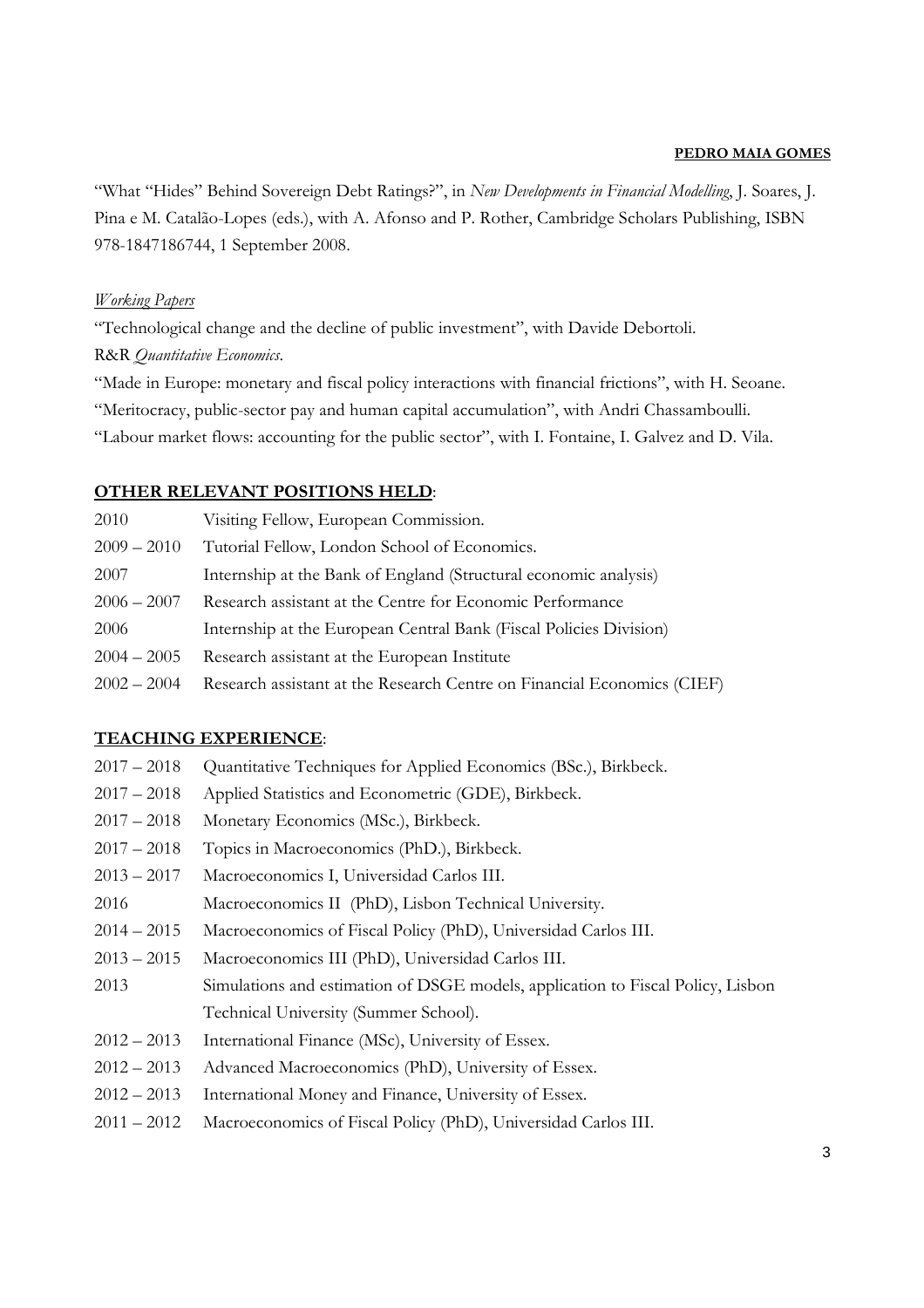| $2010 - 2012$ | Macroeconomics I, Universidad Carlos III.                      |
|---------------|----------------------------------------------------------------|
| $2009 - 2010$ | Macroeconomics for MSc. Students, London School of Economics.  |
| 2009          | Money and Banking, London School of Economics (Summer School). |
| 2008          | Public Finance, London School of Economics (Summer School).    |
| $2006 - 2007$ | Mathematical Economics, London School of Economics.            |
| $2005 - 2006$ | International Economics, London School of Economics.           |

#### **REFEREEING**:

American Economic Review, Econometrica, Quarterly Journal of Economics, Economic Journal, American Economic Journal: Macroeconomics, Journal of the European Economic Association, European Economic Review, Scandinavian Journal of Economics, Journal of Monetary Economics, Review of Economic Dynamics, Macroeconomic Dynamics, B.E. Journal of Macroeconomics, Quantitative Economics, International Tax and Public Finance, Public Choice, Review of Public Economics, Labour Economics, IZA Journal of Labour Economics, Journal of Banking and Finance, Journal of International Money and Finance, Journal of Empirical Finance, International Finance, Journal of Credit Risk, Economica, Economic Inquiry, Oxford Economic Papers, Economics Letters, Economic Notes, Journal of Applied Economics, Journal of Development Economics, Regional Studies, Agricultural Economics, Social Science Research.

#### **PH.D. STUDENTS**

#### *Supervisor*

2010 – 2014 Dr. Olga Croitorov (Universidad Carlos III), "Sovereign default and asymmetric information."

#### *Thesis committee*

- 2015 Dr. Abian Garcia (European University Institute), "Essays on fiscal and monetary unions."
- 2015 Dr. Maria Lucila Berniell (Universidad Carlos III), "Essays on public policy and human capital."
- 2017 Dr. Maria Michael (University of Cyprus), "The Public-Private Wage Gap in European Countries."

#### **GRANTS**:

2015 – 2016 "Trade arrangements, human capital and technology". Principal researcher: Antonia Diaz (+4 researchers). Universidad Carlos III de Madrid. January 2015 to December 2016. Amount: 30.000€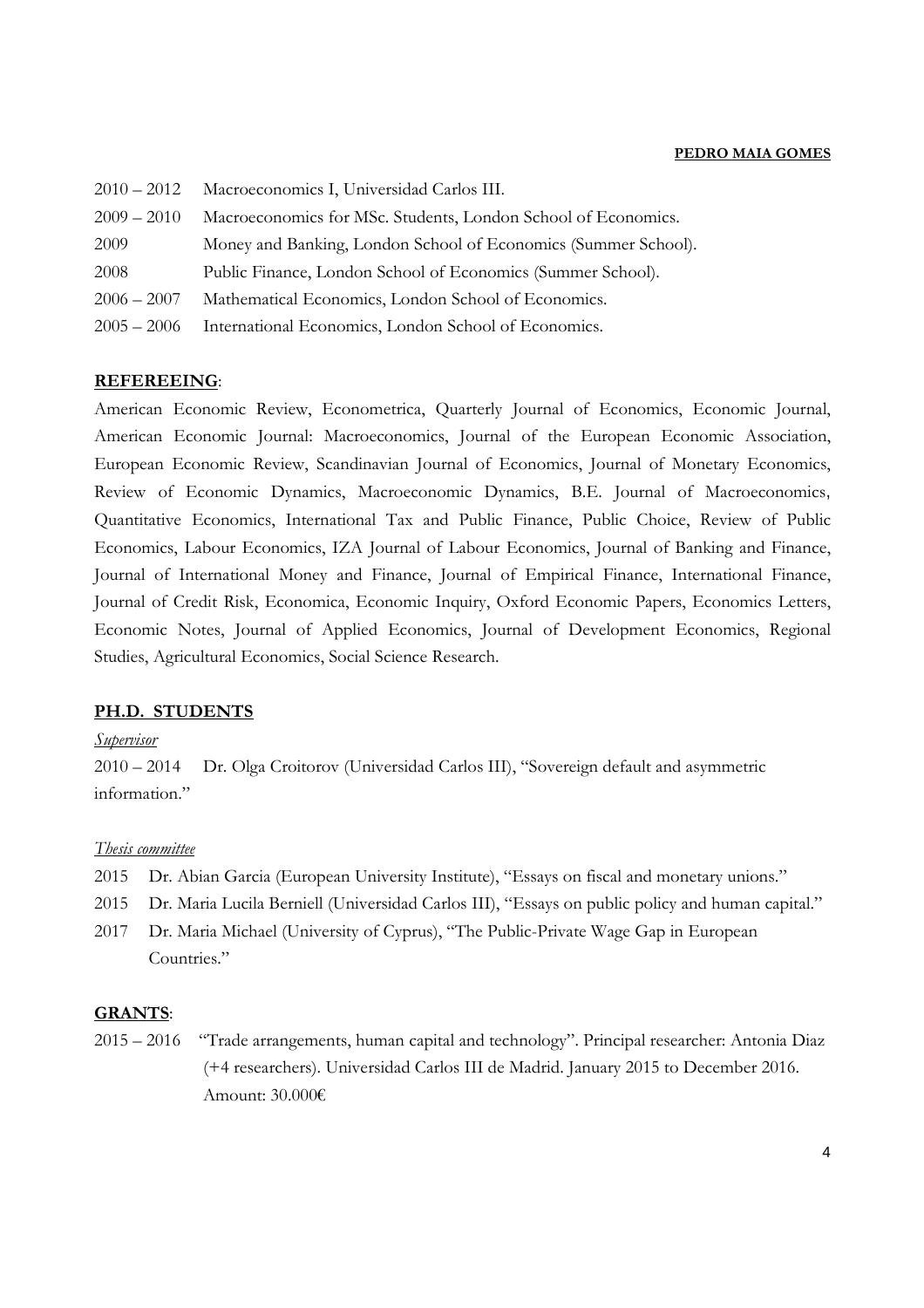- 2014 2016 "Public sector employment and wage policy: an European comparison". Fundación Ramón Areces. Principal researcher: Pedro Gomes. Universidad Carlos III de Madrid. October 2014 to September 2016. Amount: 36.000€
- 2011 2014 "Incentive design II". Ministerio de Economia y Competitividad. Principal researcher: Marco Celentani, Universidad Carlos III de Madrid (+7 researchers). January 2012 to December 2014. Amount: 49.912€.
- 2010 2013 "Closing the circle: analyzing the interactions among education, patterns of specialization and labour market performance in Spain". Bank of Spain "Programa de Investigacion de Excelencia". Principal researcher: Juan Dolado, Universidad Carlos III (+7 researchers). September 2011 to August 2014. Amount: 297.000€.

# **HONORS, SCHOLARSHIPS AND AWARDS**:

- 2015 Austin Robinson Memorial Prize for the best paper published in the *Economic Journal* by an author who is within five years of receiving a PhD. for the paper 'Optimal Public Sector Wages'.
- 2015 2017 Juan de la Cierva Scholarship from the Ministerio de Economia y Competitividad
- 2005 2009 Scholarship for a Doctoral Degree by the Foundation for Science and Technology.
- 2005 2009 Scholarship for a Masters Degree by the Foundation for Science and Technology.
- 2004 1st Place in "Undergraduate Paper Competition", Midwest Economics Association.
- 2003 Merit Scholarship of the Lisbon Technical University.

#### **SEMINAR PRESENTATIONS**:

- 2018 Universidad Autonoma de Madrid, Université Cergy-Pontoise, Conference Employment in Europe, Aix-en-Province SaM workshop, University of Essex SaM workshop.
- 2017 1st NuCamp Oxford conference, Insper São Paulo, FGV São Paulo, Kent Workshop in Labour Economics, 26th ENSAI Economic Day, Lancaster University, St. Andrews University, Birkbeck College, Essex University, University of Cyprus, Universidad Carlos III de Madrid.
- 2016 REDg Workshop, Kent University, Queen Mary University, Oxford University, Lisbon Technical University, Southampton University, Nova Lisbon University, Porto University, .
- 2015 Toulouse School of Economics, Lisbon Technical University, Bank of Portugal, Glasgow University, European Central Bank, Bank of Spain.
- 2014 University Carlos III de Madrid, CESifo workshop "Reforming de Public Sector", Portuguese-Brazilian Macroeconomics Meeting, UC3M Fiscal policy workshop, Kent Macroeconomics Workshop.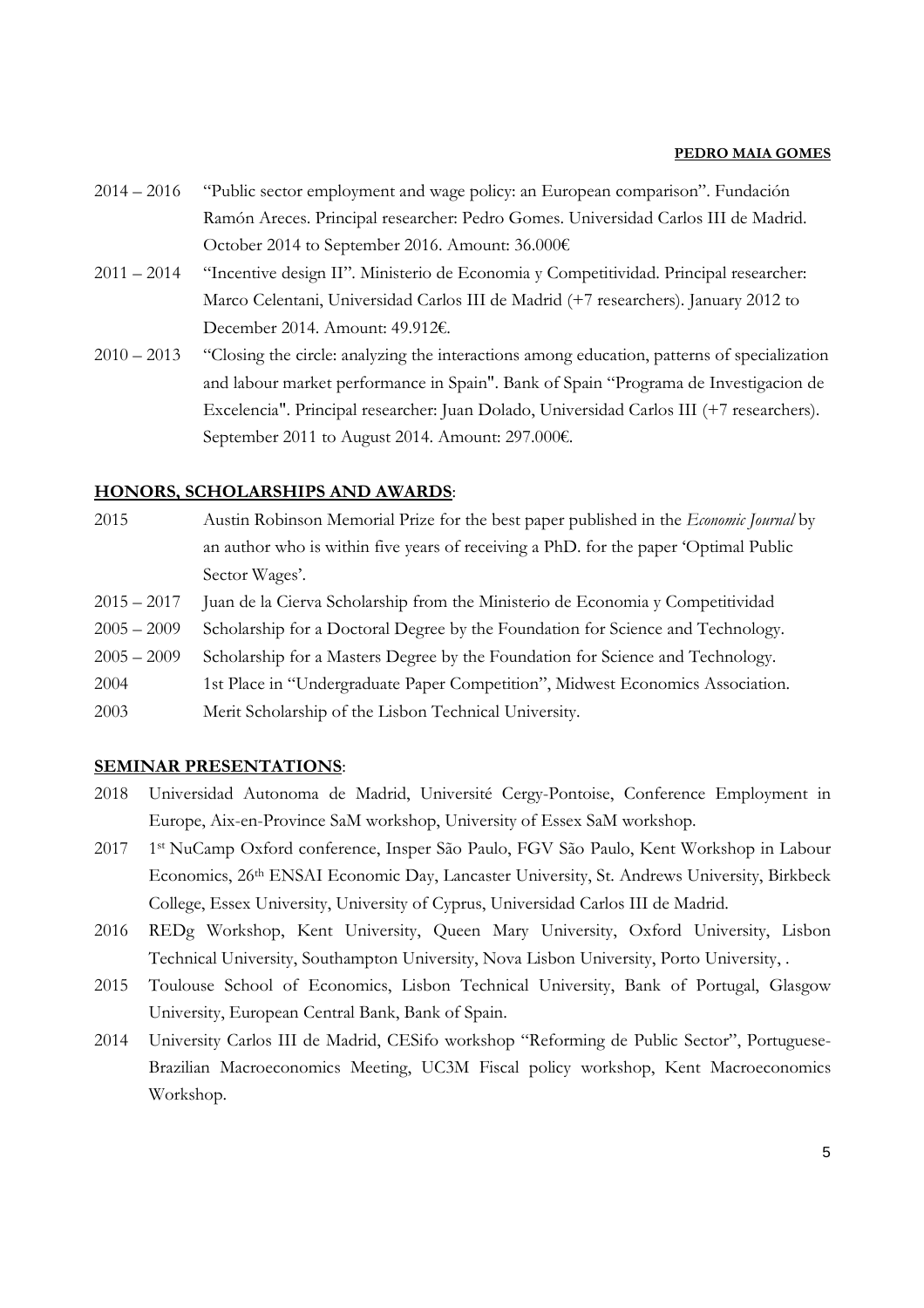- 2013 University of Minho; Brunel University; University of Essex Search and Matching Workshop; University of Vigo; Bank of England; Durham University; Royal Holloway; Joint French Macro Workshop; KU Leuven.
- 2012 University Carlos III de Madrid; Lisbon Technical University; Konstanz Search and Matching workshop; Portuguese-Brazilian Macroeconomics Meeting; University of Warwick; University of Essex Macro Workshop.
- 2011 University of Amsterdam; Goethe University of Frankfurt; Bank of England divisional seminar; ECB Fiscal Policies division seminar; Bank of Spain.
- 2010 Vienna University; Bank of Spain; University Pompeu Fabra; University of Bonn; Erasmus University of Rotterdam; Queen Mary University; PUC University of Rio; Universidad Carlos III; Nova University of Lisbon; Science Po; Bank of France; Goethe University of Frankfurt; European Commission VFP seminar; Bank of Portugal; CEMFI.
- 2009 5th European Workshop in Macroeconomics; IZA European Summer School in Labor Economics; Bank of England divisional seminar; ECB Fiscal Policies division seminar; Lisbon Technical University seminar; STICERD work-in-progress seminar; LSE Money-Macro seminar.
- 2008 CESifo Workshop: Taxation of Multinational Firms; Pompeu Fabra macro lunch; LSE moneymacro work-in-progress seminar; ECB Fiscal Policies division seminar.
- 2007 Bank of England MA seminar; LSE money-macro work-in-progress seminar; STICERD workin-progress seminar; ECB Fiscal Policies division seminar.
- 2006 ECB Fiscal Policies division seminar; STICERD work-in-progress seminar.

# **CONFERENCE PRESENTATIONS**:

- 2018 T2M Conference.
- 2017 European Economic Association Conference, 7th European Search and Matching Network Conference, T2M Conference, 41st Simposio de la Asociación Española de Economía.
- 2016 UC3M-CEMFI Macroeconomics Workshop, Conference "Employment in Europe", 40th Simposio de la Asociación Española de Economía.
- 2015 ENTER Jamboree, Navarra Development Week, Barcelona GSE Summer Forum, UECE conference, Bank of Spain conference "Structural Reforms in the wake of recovery: where do we stand?".
- 2013 Royal Economic Society Annual Conference; Annual International Conference on Macroeconomic Analysis and International Finance; Conference on Economic and Financial Adjustments in Europe; European Commission Workshop: "Government wage bill: determinants, interactions and effects".